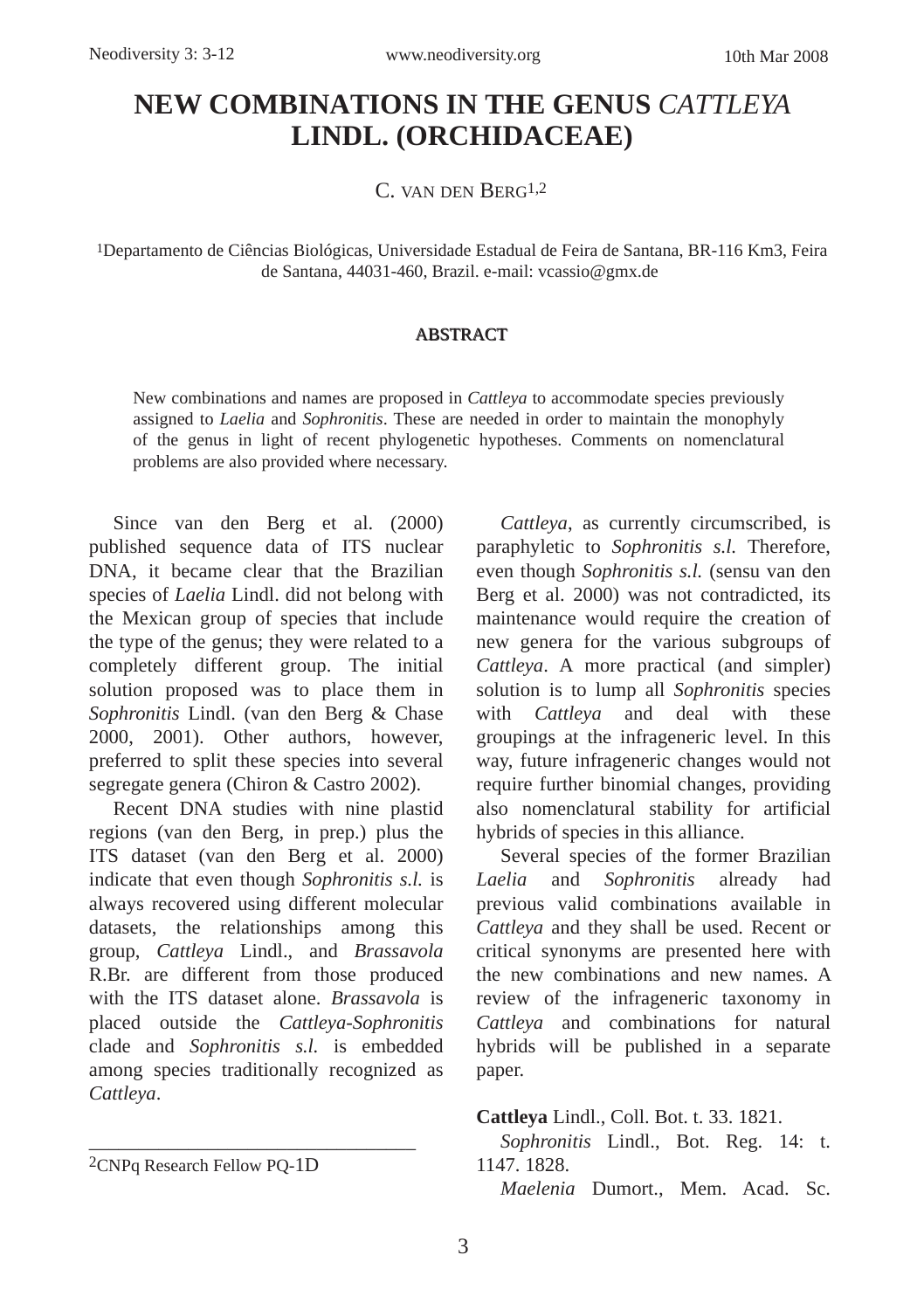Brux. 9: 13, t. 10. 1834.

*Eunannos* Porto & Brade, Arq. Inst. Biol. Veg. 12: 206. 1933.

*Hoffmannseggella* H.G.Jones, Acta Bot. Acad. Sci. Hung. 14: 69. 1968.

*Dungsia* Chiron & V.P.Castro, Richardiana 2: 11. 2002.

*Hadrolaelia* (Schltr.) Chiron & V.P.Castro, Richardiana 2: 11. 2002.

*Microlaelia* (Schltr.) Chiron & V.P.Castro, Richardiana 2: 11. 2002.

*Cattleyella* Van den Berg & M.W.Chase, Boletim CAOB 52: 100. 2004.

*Schluckebieria* Braem, Richardiana 4: 49. 2004.

*Chironiella* Braem, Richardiana 6: 108. 2006.

*Brasilaelia* Campacci & Gutfreund, Col. Orquid. Brasileiras 4(pré-anexo): 99. 2006.

**Cattleya acuensis** (Fowlie) Van den Berg, **comb. nov.**

Basionym: *Sophronitis acuensis* Fowlie, Orchid Dig. 39:150. 1975.

*Hadrolaelia acuensis* (Fowlie) Chiron & V.P.Castro, Richardiana 2: 16. 2002.

**Cattleya alagoensis** (V.P.Castro & Chiron) Van den Berg, **comb. nov.**

Basionym: *Sophronitis alagoensis* V.P.Castro & Chiron, Richardiana 3: 101. 2003.

**Cattleya alaorii** (Brieger & Bicalho) Van den Berg, **comb. nov.**

Basionym: *Laelia alaorii* Brieger & Bicalho, Bradea 2: 108. 1976.

*Sophronitis alaorii* (Brieger & Bicalho) Van den Berg & M.W.Chase, Lindleyana 15: 115. 2000. *Hadrolaelia alaorii* (Brieger & Bicalho) Chiron & V.P.Castro, Richardiana 2: 20. 2002.

**Cattleya alaorii** (Brieger & Bicalho) Van den Berg f. *dietliana* (O.Gruss) Van den Berg, **comb. nov.**

Basionym: *Laelia alaorii* Brieger & Bicalho f. *dietliana* O.Gruss, Die Orchidee Suppl. 3: 12. 1996.

*Sophronitis alaorii* (Brieger & Bicalho) Van den Berg & M.W.Chase f. *dietliana* (O.Gruss) Van den Berg & M.W.Chase, Lindleyana 16: 110 (2001).

**Cattleya alvaroana** (F.E.L.Miranda) Van den Berg, **comb. nov.**

Basionym: *Laelia alvaroana* F.E.L.Miranda, Bradea 8: 124. 1999.

*Sophronitis alvaroana* (F.E.L.Miranda) Van den Berg & M.W.Chase, Lindleyana 15: 115. 2000. *Hoffmannseggella alvaroana* (F.E.L.Miranda) V.P.Castro & Chiron, Richardiana 2: 21. 2002.

**Cattleya angereri** (Pabst) Van den Berg, **comb. nov.**

Basionym: *Laelia angereri* Pabst, Orchid. Dig. 39: 153. 1975.

*Sophronitis angereri* (Pabst) Van den Berg & M.W.Chase, Lindleyana 15: 115. 2000. *Hoffmannseggella angereri* (Pabst) V.P.Castro & Chiron, Richardiana 2: 21. 2002.

#### **Cattleya bicalhoi** Van den Berg, **nom. nov.**

Basionym: *Laelia dayana* Rchb.f., Gard. Chron. n. s., 6: 772. 1876.

*Sophronitis dayana* (Rchb.f.) Van den Berg & M.W.Chase, Lindleyana 15: 116. 2000. *Hadrolaelia dayana* (Rchb.f.) Chiron & V.P.Castro, Richardiana 2: 20. 2002.

*Cattleya ×dayana* Rolfe was previously used for a natural hybrid, and therefore a new name is necessary when *Laelia dayana* is transferred to *Cattleya*. The name honors H.D.Bicalho, who published a detailed account about the differences of this species in relation to *C. pumila* Hook. and *C. praestans* (Rchb.f.) Van den Berg.

## **Cattleya blumenscheinii** (Pabst) Van den Berg, **comb. nov.**

Basionym: *Laelia blumenscheinii* Pabst, Bradea 1: 487.1975.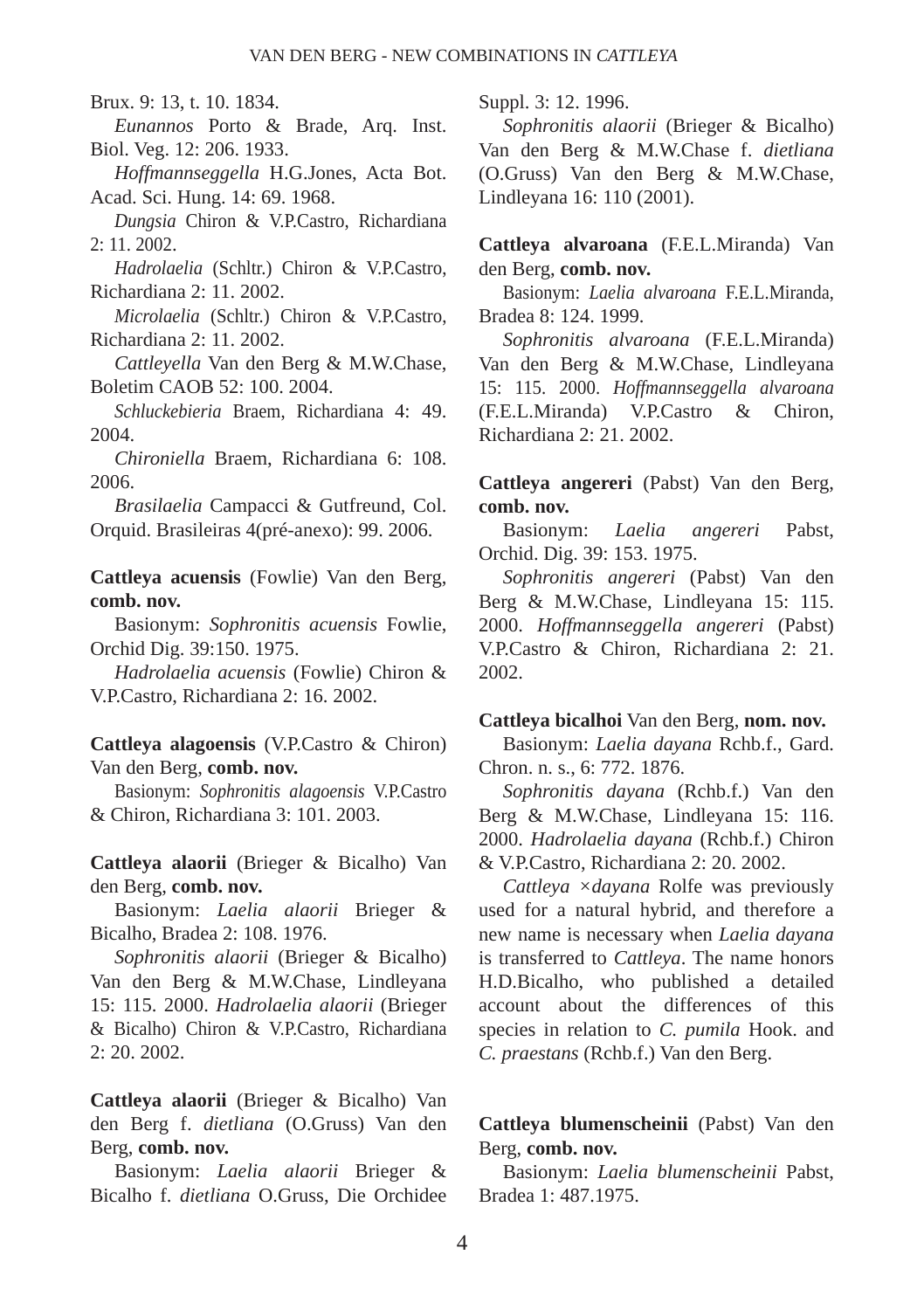*Sophronitis blumenscheinii* (Pabst) Van den Berg & M.W.Chase, Lindleyana 15: 116. 2000. *Hoffmannseggella blumenscheinii* (Pabst) V.P.Castro & Chiron, Richardiana 2: 21. 2002.

**Cattleya bradei** (Pabst) Van den Berg, **comb. nov.**

Basionym: *Laelia bradei* Pabst, Bradea 1: 332. 1973.

*Sophronitis bradei* (Pabst) Van den Berg & M.W.Chase, Lindleyana 15: 116. 2000. *Hoffmannseggella bradei* (Pabst) V.P.Castro & Chiron, Richardiana 2: 21. 2002.

**Cattleya brevicaulis** (H.G.Jones) Van den Berg, **comb. nov.**

Basionym: *Hoffmannseggella brevicaulis* H.G.Jones, Rhodora 74: 284. 1972.

*Sophronitis brevicaulis* (H.G.Jones) Van den Berg & M.W.Chase, Lindleyana 15: 116. 2000. *Dungsia brevicaulis* (H.G.Jones) Chiron & V.P.Castro, Richardiana 2: 19. 2002.

**Cattleya brevipedunculata** (Cogn.) Van den Berg, **comb. nov.**

Basionym: *Sophronitis wittigiana* Barb.Rodr. var. *brevipedunculata* Cogn. in Mart., Fl. bras. 3(5): 318. 1901.

*Sophronitis brevipedunculata* (Cogn.) Fowlie, Orchid. Digest 36: 192. 1972. *Hadrolaelia brevipedunculata* (Cogn.) Chiron & V.P.Castro, Richardiana 2: 21. 2002.

**Cattleya briegeri** (Blumensch. ex Pabst) Van den Berg, **comb. nov.**

Basionym: *Laelia briegeri* Blumensch. ex Pabst, Bradea 1: 367. 1973.

*Sophronitis briegeri* (Blumensch. ex Pabst) Van den Berg & M.W.Chase, Lindleyana 15: 116. 2000. *Hoffmannseggella briegeri* (Blumensch. ex Pabst) V.P.Castro & Chiron, Richardiana 2: 22. 2002.

**Cattleya caulescens** (Lindl.) Van den Berg, **comb. nov.**

Basionym: *Laelia caulescens* Lindl., Edward's Bot. Reg. 27: sub t. 1. 1841.

*Hoffmannseggella caulescens* (Lindl.) H.G.Jones, Caldasia 10: 493. 1970. *Sophronitis caulescens* (Lindl.) Van den Berg & M.W.Chase, Lindleyana 15: 116. 2000.

**Cattleya cernua** (Lindl.) Van den Berg, **comb. nov.**

Basionym: *Sophronitis cernua* Lindl., Bot. Reg. 14: sub t. 1147. 1828.

"*Cattleya cernua*" (Lindl.) Beer, Prakt Orch. 209. 1854. *nom. inval.*

*Sophronitis pterocarpa* Lindl. & Paxton, Paxton's Fl. Gard. 3: 11. 1853.

The name "*Cattleya cernua*" (Lindl.) Beer is listed by the International Plant Names Index (IPNI), but a careful examination of the original publication (Beer 1854) reveals it to be an invalid name. The combination is simply a crossreference to the treatment under *Sophronitis*, implying the name was not accepted by the author, which renders the combination invalid under the International Code of Botanical Nomenclature (ICBN, McNeill et al. 2006), article 34.1, provision a): "A name is not validly published when it is not accepted by the author in the original publication". Zappi (1994) proposed to the IAPT committee the conservation of *Cattleya violacea* (Kunth) Rolfe against "*C. violacea*" Beer, for the same reasons as in "*C. cernua*" Beer*.* The committee rejected this proposal on the grounds that "*C. violacea*" Beer was surely invalid and conservation was unnecessary (Brummitt 1996). *Sophronitis pterocarpa* is a name that has been applied to an allegedly distinct taxon from Paraguay and western Brazil. However, examination of the type revealed it to be conspecific with *C. cernua*. The type specimen was also collected in Rio de Janeiro, where only *C. cernua*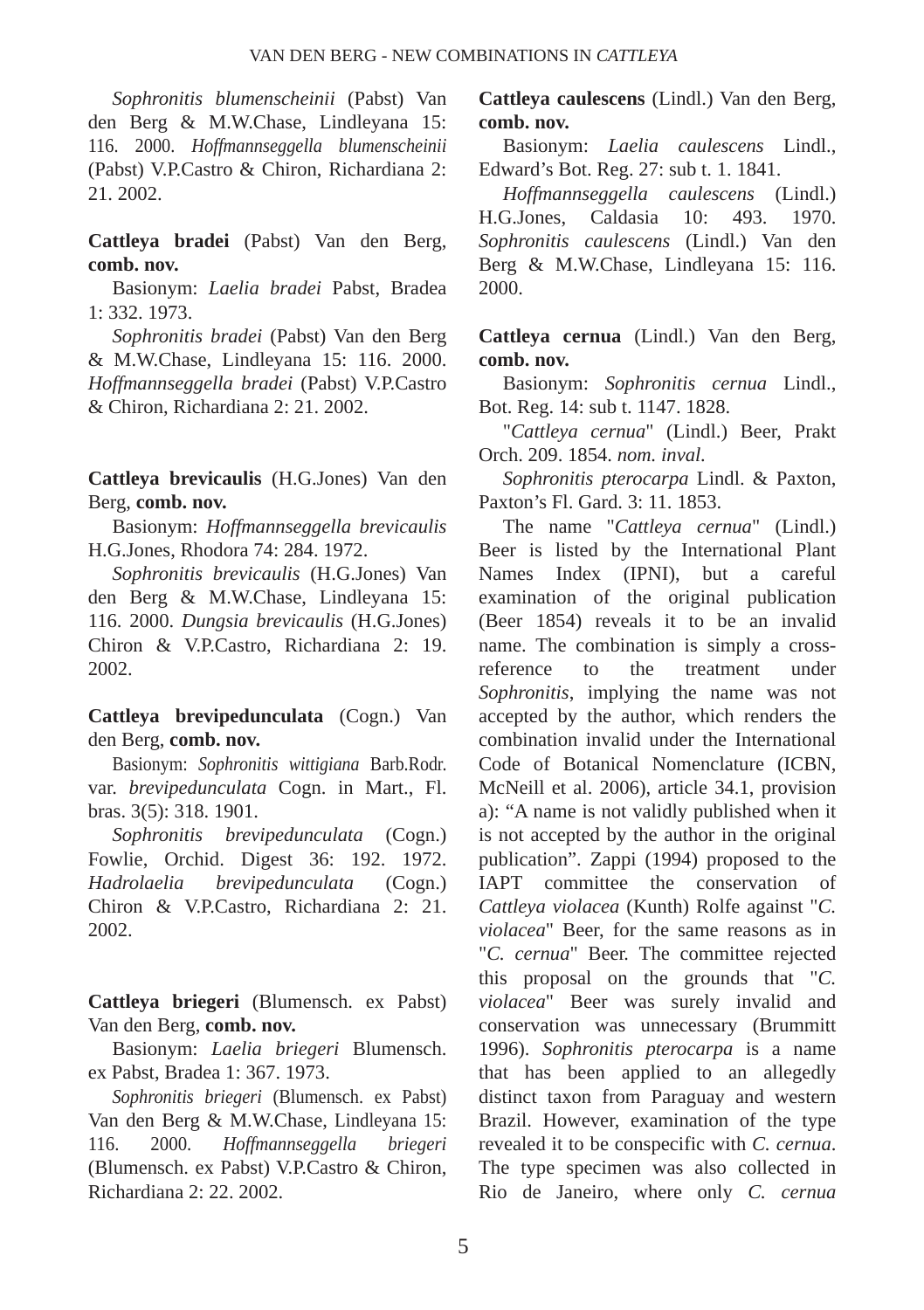occurs. If the taxon in Paraguay represents a new taxonomic entity, it will require a different name.

**Cattleya cinnabarina** (Bateman ex Lindl.) Van den Berg, **comb. nov.**

Basionym: *Laelia cinnabarina* Batem. ex Lindl., Sert. Orch. t. 28. 1839.

"*Cattleya cinnabarina*" (Batem. ex Lindl.) Beer, Prakt. Orch. 209. 1854. *nom. inval. Hoffmannseggella cinnabarina* (Bateman ex Lindl.) H.G.Jones, Acta Bot. Acad. Sci. Hung. 14: 69. 1968. *Sophronitis cinnabarina* (Bateman ex Lindl.) Van den Berg & M.W.Chase, Lindleyana 15: 116. 2000.

The combination proposed by Beer (1854) is invalid by the same reason explained under the comments on *C*. *cernua*. Therefore, a valid combination is proposed here.

**Cattleya coccinea** Lindl. f. **rossiteriana** (Barb.Rodr.) Van den Berg, **comb. nov.**

Basionym: *Sophronitis rossiteriana* Barb.Rodr., Gen. Sp. Orchid. 1: 77. 1877.

**Cattleya colnagoi** (Chiron & V.P.Castro) Van den Berg, **comb. nov.**

Basionym: *Hoffmannseggella colnagoi* Chiron & V.P.Castro, Richardiana 5: 8. 2005.

"*Sophronitis colnagoi*" (Chiron & V.P.Castro) Campacci, Bol. CAOB 58: 51. 2005. *nom. inval.*

When Baptista et al. (2005) proposed 22 new combinations (including "*Sophronitis colnagoi*"), they clearly stated in the introduction: "despite our belief that the name by us used is the correct one, we decided to make new combinations for some of these species" (my translation). This implies that the authors did not accept the names as they were proposing, which renders them invalid under Article 34.1 of the ICBN. For this reason, at least the combinations in *Sophronitis* and *Prosthechea* Knowles & Westc. (which these authors explicitly did not accept in other papers), if not all the combinations proposed in that paper, should be considered invalid.

**Cattleya conceicionensis** (V.P.Castro & Campacci) Van den Berg, **comb. nov.**

Basionym: *Hof mannseggella conceicionensis* V.P.Castro & Campacci, Richardiana 2: 113. 2002. *Sophronitis conceicionensis* (V.P.Castro & Campacci) Van den Berg & M.W.Chase, Kew Bull. 59: 566. 2005.

**Cattleya crispata** (Thunb.) Van den Berg, **comb. nov.**

Basionym: *Cymbidium crispatum* Thunb., Pl. Bras. 2: 18. 1818.

*Hoffmannseggella crispata* (Thunb.) H.G.Jones, Hawaii Orchid J. 3: 15. 1974. *Sophronitis crispata* (Thunb.) Van den Berg & M.W.Chase, Lindleyana 15: 116. 2000.

*Laelia flava* Lindl., Bot. Reg. 25: misc. 88. 1839. "*Cattleya flava*" (Lindl.) Beer, Prakt. Stud. Orchid: 210. 1854. *nom. inval*. *Hoffmannseggella flava* (Lindl.) H.G.Jones, Caldasia 10: 494. 1970.

# **Cattleya dichroma** Van den Berg, **nom. nov.**

Basionym: *Sophronitis bicolor* F.E.L. Miranda, Die Orchidee 42: 227. 1991. *Hadrolaelia bicolor* (F.E.L.Miranda) Chiron & V.P.Castro, Richardiana 2: 20. 2002.

Because of the pre-existing *Cattleya bicolor* Lindl., a new name is necessary when transferring *Sophronitis bicolor* to *Cattleya*. We used a Greek version of the same epithet for this purpose.

**Cattleya duveenii** (Fowlie) Van den Berg, **comb. nov.**

Basionym: *Laelia duveenii* Fowlie, Orchid Digest 52: 180. 1988.

*Sophronitis duveenii* (Fowlie) Van den Berg & M.W.Chase, Lindleyana 15: 116. 2000. *Hoffmannseggella duveenii* (Fowlie)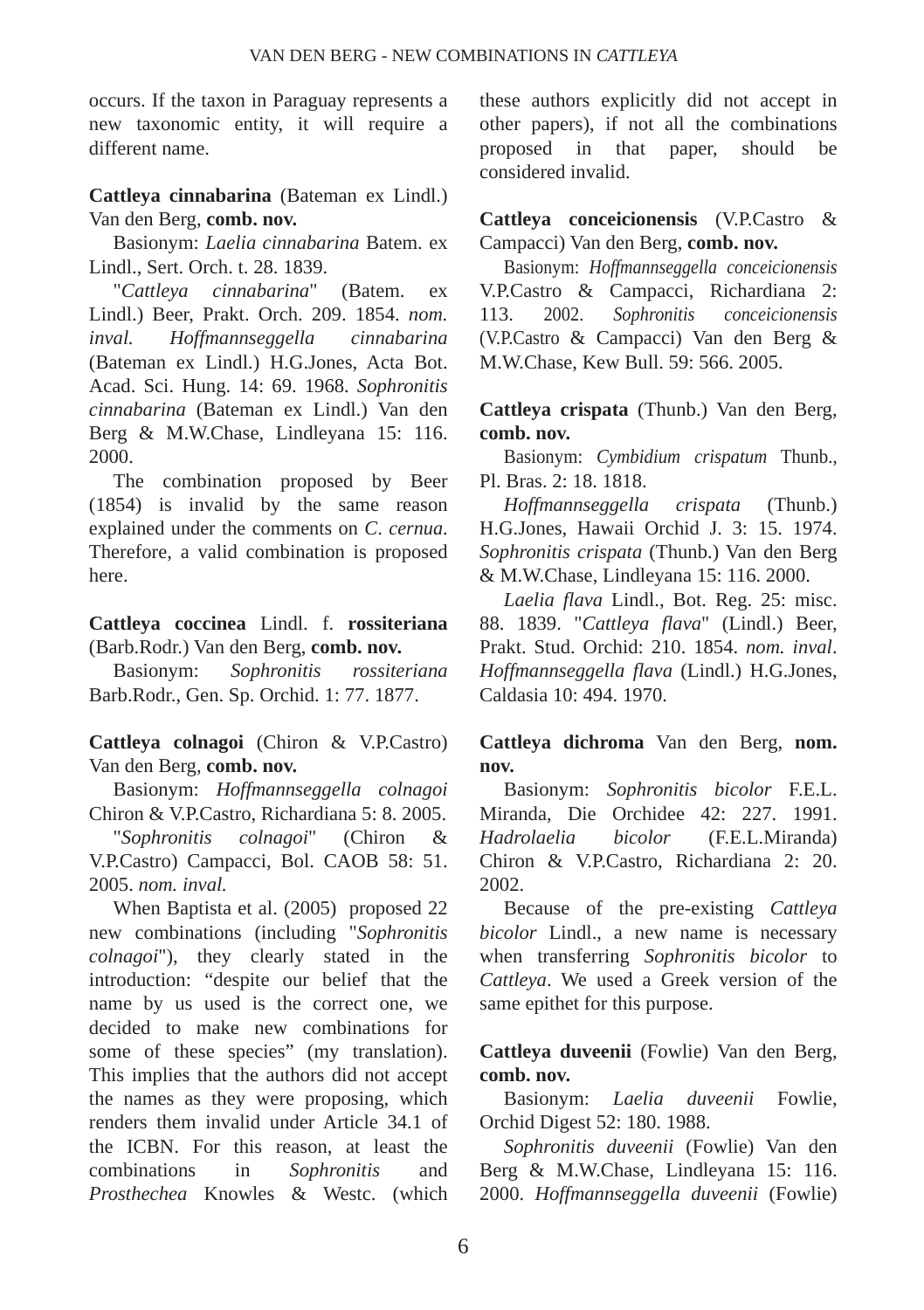V.P.Castro & Chiron, Richardiana 2: 22. 2002.

**Cattleya endsfeldzii** (Pabst) Van den Berg, **comb. nov.**

Basionym: *Laelia endsfeldzii* Pabst, Bradea 2: 51. 1975.

*Sophronitis endsfeldzii* (Pabst) Van den Berg & M.W.Chase, Lindleyana 15: 116. 2000. *Hoffmannseggella endsfeldzii* (Pabst) V.P.Castro & Chiron, Richardiana 2: 22. 2002.

**Cattleya esalqueana** (Blumensch. ex Pabst) Van den Berg, **comb. nov.**

Basionym: *Laelia esalqueana* Blumensch. ex Pabst, Bradea 1: 367. 1973.

*Sophronitis esalqueana* (Blumensch. ex Pabst) Van den Berg & M.W.Chase, Lindleyana 15: 116. 2000. *Hof mannseggella esalqueana* (Blumensch. ex Pabst) V.P.Castro & Chiron, Richardiana 2: 22. 2002.

**Cattleya fidelensis** (Pabst) Van den Berg, **comb. nov.**

Basionym: *Laelia fidelensis* Pabst, Orquídea (Rio de Janeiro) 29: 11, t.6. 1967.

*Sophronitis fidelensis* (Pabst) Van den Berg & M.W.Chase, Lindleyana 15: 117. 2000. *Hadrolaelia fidelensis* (Pabst) Chiron & V.P.Castro, Richardiana 2: 17. 2002. *Chironiella fidelensis* (Pabst) Braem, Richardiana 6: 109. 2006. *Brasilaelia fidelensis* (Pabst) Gutfreund, Colet. Orquídeas Brasil. 4(pré-anexo): 99. 2006.

**Cattleya flavasulina** (F.E.L.Miranda & K.G.Lacerda) Van den Berg, **comb. nov.**

Basionym: *Hoffmannseggella flavasulina* F.E.L.Miranda & K.G.Lacerda, Orchids, Mag. Amer. Orchid Soc. 72: 850. 2003.

*Sophronitis flavasulina* (F.E.L.Miranda & K.G.Lacerda) Van den Berg & M.W.Chase, Kew Bull. 56: 566. 2005.

**Cattleya fournieri** (Cogn.) Van den Berg, **comb. nov.**

Basionym: *Laelia longipes* Rchb.f. var. *fournieri* Cogn., Chron. Orchid. 1: 27. 1897.

*Laelia fournieri* (Cogn.) F.E.L.Miranda, Bradea 6: 156. 1993. *Sophronitis fournieri* (Cogn.) Van den Berg & M.W.Chase, Lindleyana 15: 117. 2000. *Hoffmannseggella fournieri* (Cogn.) V.P.Castro & Chiron, Richardiana 2: 22. 2002.

**Cattleya ghillanyi** (Pabst) Van den Berg, **comb. nov.**

Basionym: *Laelia ghillanyi* Pabst, Bradea 1: 332. 1973.

*Hoffmannseggella ghyllanyi* (Pabst) H.G.Jones, Hawaii Orchid J. 3: 16. 1974. *Sophronitis ghyllanyi* (Pabst) Van den Berg & M.W.Chase, Lindleyana 15: 117. 2000.

**Cattleya gloedeniana** (Hoehne) Van den Berg, **comb. nov.**

Basionym: *Laelia gloedeniana* Hoehne, Bol. Agric. (São Paulo) 34: 624. 1934.

*Sophronitis gloedeniana* (Hoehne) Van den Berg & M.W.Chase, Lindleyana 15: 117. 2000. *Hoffmannseggella gloedeniana* (Hoehne) V.P.Castro & Chiron, Richardiana 2: 22. 2002.

**Cattleya gracilis** (Pabst) Van den Berg, **comb. nov.**

Basionym: *Laelia gracilis* Pabst, Bradea 2: 314. 1979.

*Sophronitis gracilis* (Pabst) Van den Berg & M.W.Chase, Lindleyana 15: 117. 2000. *Hoffmannseggella gracilis* (Pabst) V.P.Castro & Chiron, Richardiana 2: 21. 2002.

**Cattleya harpophylla** (Rchb.f.) Van den Berg, **comb. nov.**

Basionym: *Laelia harpophylla* Rchb.f., Gard. Chron. (1873): 542. 1873.

*Hoffmannseggella harpophylla* (Rchb.f.) H.G.Jones, Caldasia 10: 494. 1970. *Sophronitis harpophylla* (Rchb.f.) Van den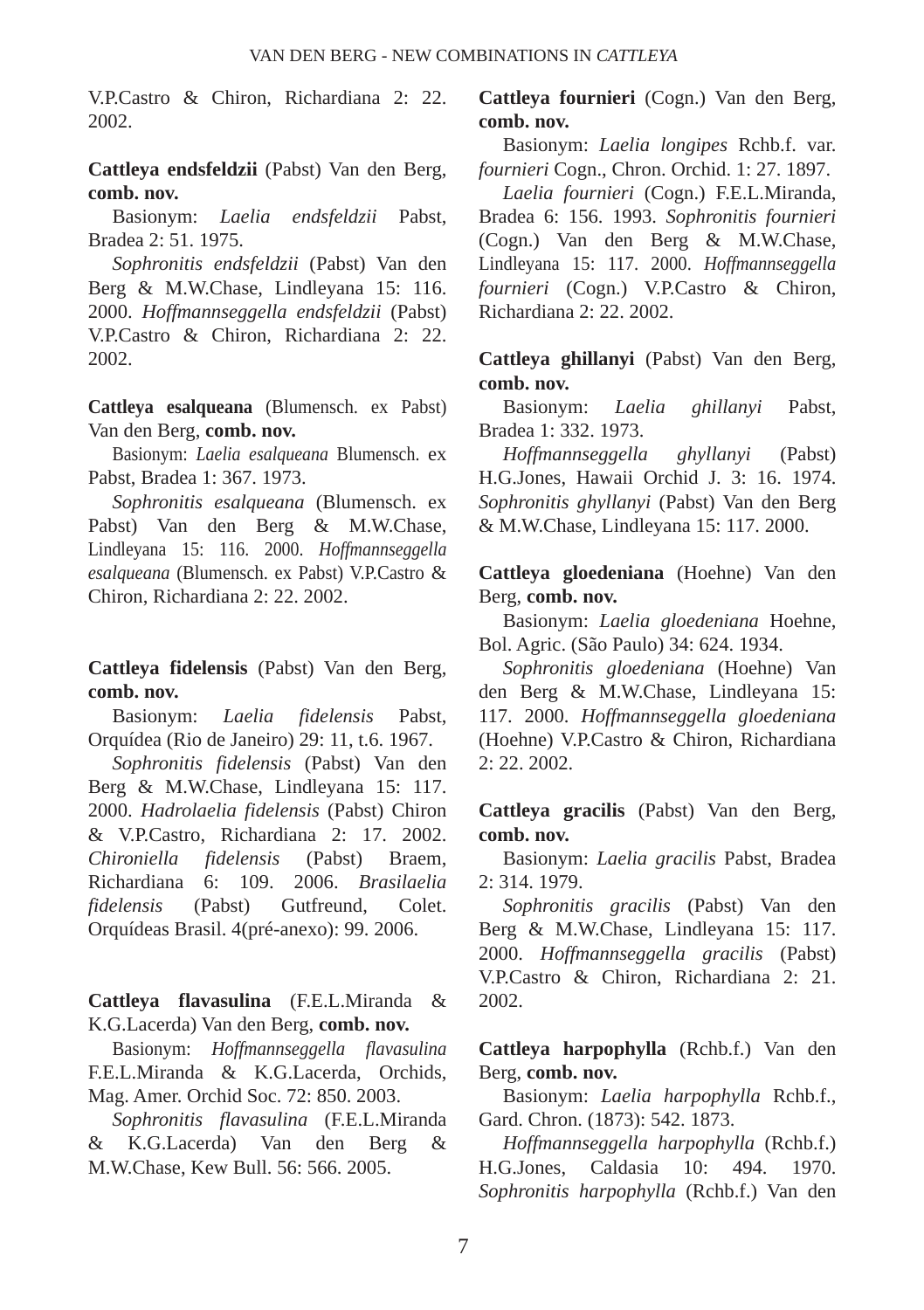Berg & M.W.Chase, Lindleyana 15: 117. 2000. *Dungsia harpophylla* (Rchb.f) Chiron & V.P.Castro, Richardiana 2: 11. 2002.

## **Cattleya hatae** (V.P.Castro & K.G.Lacerda) Van den Berg, **comb. nov.**

Basionym: *Hoffmannseggella hatae* V.P.Castro & K.G.Lacerda, Icon. Orchid. Bras. 2: t. 155. 2006.

**Cattleya hegeriana** (Campacci) Van den Berg, **comb. nov.**

Basionym: *Hoffmannseggella hegeriana* Campacci, Colet. Orquídeas Brasil. 5: 158. 2007.

**Cattleya hispidula** (Pabst & A.F.Mello) Van den Berg, **comb. nov.**

Basionym: *Laelia hispidula* Pabst & A.F.Mello, Bradea 2: 227. 1978.

*Sophronitis hispidula* (Pabst & A.F.Mello) Van den Berg & M.W.Chase, Lindleyana 15: 117. 2000. *Hoffmannseggella hispidula* (Pabst & A.F.Mello) V.P.Castro & Chiron, Richardiana 2: 22. 2002.

## **Cattleya hoehnei** Van den Berg, **nom. nov.**

Basionym: *Laelia mixta* Hoehne, Arch. Bot. São Paulo 1: 20. 1938.

*Sophronitis mixta* (Hoehne) Van den Berg & M.W.Chase, Lindleyana 15: 118. 2000. *Hoffmannseggella mixta* (Hoehne) V.P.Castro & Chiron, Richardiana 2: 23. 2002.

This *nomen novum* is necessary because *Cattleya ×mixta* L.C.Men. was already taken for a natural hybrid. The name honors F.C. Hoehne, who originally described this species.

**Cattleya itambana** (Pabst) Van den Berg, **comb. nov.**

Basionym: *Laelia itambana* Pabst, Bradea 1: 333. 1973.

*Sophronitis itambana* (Pabst) Van den Berg & M.W.Chase, Lindleyana 15: 117. 2000. *Hoffmannseggella itambana* (Pabst) V.P.Castro & Chiron, Richardiana 2: 23. 2002.

*Laelia cardimii* Pabst & A.F.Mello, Bradea 2: 226. 1978. "*Sophronitis cardimii*" (Pabst & A.F.Mello) Campacci, Bol. CAOB 58: 51. 2005. *nom. inval.*

Although the name *Laelia cardimii* Pabst & A.F.Mello has been commonly used for a distinctive species under cultivation (Miranda 1998), the type and description of this name is conspecific with *Laelia itambana* and therefore does not belong to the current concept being applied to this species, which remains undescribed to date. Apparently unaware of this fact, Campacci in Baptista et al. (2005) published a new combination for it, which was also invalid for the same reasons explained under the comments of *C. colnagoi*.

**Cattleya jongheana** (Rchb.f.) Van den Berg, **comb .nov.**

Basionym: *Laelia jongheana* Rchb.f., Gard. Chron. (1872): 425. 1872.

*Sophronitis jongheana* (Rchb.f.) Van den Berg & M.W.Chase, Lindleyana 15: 117. 2000. *Hadrolaelia jongheana* (Rchb.f.) Chiron & V.P.Castro, Richardiana 2: 20. 2002.

**Cattleya kautskyiana** (V.P.Castro & Chiron) Van den Berg, **comb. nov.**

Basionym: *Hoffmannseggella kautskyana* V.P.Castro & Chiron, Richardiana 3: 65. 2003.

"*Sophronitis kautskyana*" (V.P.Castro & Chiron) Baptista, Bol. CAOB 58: 51. 2005. *nom. inval.*

**Cattleya kettieana** (Pabst) Van den Berg, **comb. nov.**

Basionym: *Laelia kettieana* Pabst, Bradea 2: 1. 1976.

*Sophronitis kettieana* (Pabst) Van den Berg & M.W.Chase, Lindleyana 15: 117. 2000. *Hoffmannseggella kettieana* (Pabst)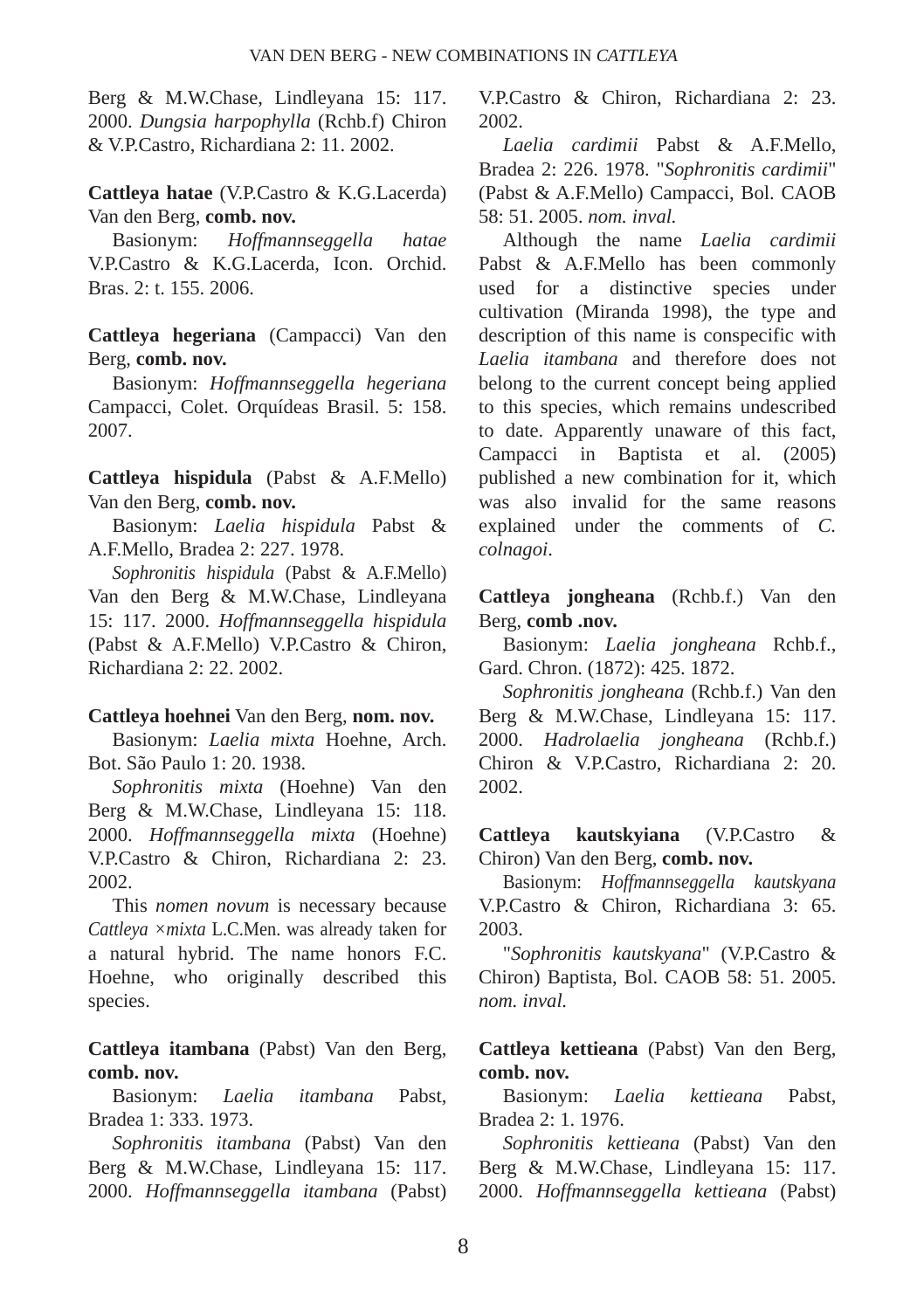V.P.Castro & Chiron, Richardiana 2: 23. 2002.

**Cattleya liliputana** (Pabst) Van den Berg, **comb. nov.**

Basionym: *Laelia liliputana* Pabst, Bradea 1: 334. 1973.

*Hoffmannseggella liliputana* (Pabst) H.G.Jones, Hawaii Orchid J. 3: 16. 1974. *Sophronitis liliputana* (Pabst) Van den Berg & M.W.Chase, Lindleyana 15: 117. 2000.

**Cattleya longipes** (Rchb.f.) Van den Berg, **comb. nov.**

Basionym: *Laelia longipes* Rchb.f., Xenia Orchid. 2: 59. 1874.

Sophronitis longipes (Rchb.f.) Van den Berg & M.W.Chase, Lindleyana 15: 117. 2000. *Hoffmannseggella longipes* (Rchb.f.) V.P.Castro & Chiron, Richardiana 2: 23. 2002.

**Cattleya luetzelburgii** Van den Berg, **nom. nov.**

Basionym: *Laelia bahiensis* Schltr., Repert. Spec. Nov. Regni Veg. 17: 272. 1921.

*Hoffmannseggella bahiensis* (Schltr.) H.G.Jones, Novosti Sist. Vyssh. Rast. 12: 141. 1975. *Sophronitis bahiensis* (Schltr.) Van den Berg & M.W.Chase, Lindleyana 15: 116. 2000.

A *nomen novum* is necessary because the name *Cattleya ×bahiensis* Rolfe is already taken for a natural hybrid. We honor Luetzelburg, who was the first to collect this species in Bahia.

**Cattleya lundii** (Rchb.f. & Warm.) Van den Berg, **comb. nov.**

Basionym: *Bletia lundii* Rchb.f. & Warm., Otia Bot. Hamburg. 2: 92. 1881.

*Laelia lundii* (Rchb.f. & Warm.) Rchb.f., Otia Bot. Hamburg. 2: 92. 1881. *Sophronitis lundii* (Rchb.f. & Warm.) Van den Berg & M.W.Chase, Lindleyana 15: 117. 2000. *Microlaelia lundii* (Rchb.f. &

Warm.) Chiron & V.P.Castro, Richardiana 2: 11. 2002.

**Cattleya lundii** f. **alba** (L.C.Men.) Van den Berg, **comb. nov.**

Basionym: *Laelia lundii* var. *alba* L.C.Men., Bol. CAOB 33: 68. 1998.

**Cattleya macrobulbosa** (Pabst) Van den Berg, **comb. nov.**

Basionym: *Laelia macrobulbosa* Pabst, Bradea 1: 335. 1973.

*Hoffmannsegella macrobulbosa* (Pabst) H.G.Jones, Hawaii Orchid J. 3: 16. 1974. *Sophronitis macrobulbosa* (Pabst) Van den Berg & M.W.Chase, Lindleyana 15: 117. 2000.

**Cattleya mantiqueirae** (Fowlie) Van den Berg, **comb. nov.**

Basionym: *Sophronitis coccinea* subsp. *mantiqueirae* Fowlie, Orchid. Digest 32: 273. 1968.

*Sophronitis mantiqueirae* (Fowlie) Fowlie, Orchid. Dig. 36: 183. 1972. *Hadrolaelia mantiqueirae* (Fowlie) Chiron & V.P.Castro, Richardiana 2: 21. 2002.

**Cattleya marcaliana** (Campacci & Chiron) Van den Berg, **comb. nov.**

Basionym: *Dungsia marcaliana* Campacci & Chiron, Richardiana 2: 77. 2002.

*Sophronitis marcaliana* (Campacci & Chiron) Van den Berg & M.W.Chase, Kew Bull. 56: 566. 2005.

**Cattleya milleri** (Blumensch. ex Pabst) Van den Berg, **comb. nov.**

Basionym: *Laelia milleri* Blumensch. ex Pabst, Bradea 1: 367. 1973.

*Sophronitis milleri* (Blumensch. ex Pabst) Van den Berg & M.W.Chase, Lindleyana 15: 118. 2000. *Hoffmannseggella milleri* (Blumensch. ex Pabst) V.P.Castro & Chiron, Richardiana 2: 23. 2002.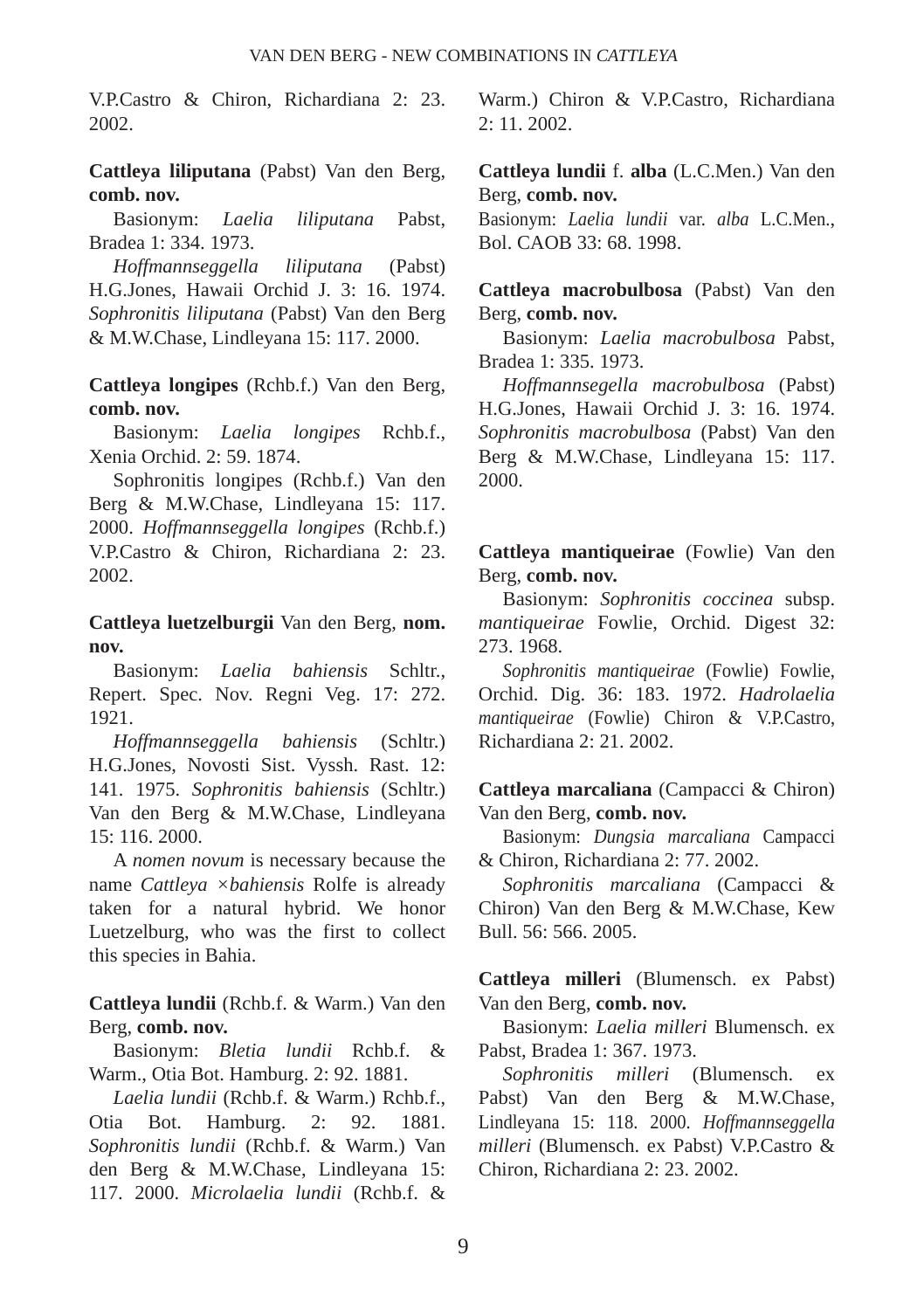**Cattleya mirandae** (K.G.Lacerda & V.P.Castro) Van den Berg, **comb. nov.**

Basionym: *Hoffmannseggella mirandae* K.G.Lacerda & V.P.Castro, Richardiana 5(1): 16. 2005.

"*Sophronitis neomirandae*" Baptista, Bol. CAOB 58: 51. 2005. *nom. inval.*

**Cattleya munchowiana** (F.E.L.Miranda) Van den Berg, **comb. nov.**

Basionym: *Laelia munchowiana* F.E.L.Miranda, Bradea 8: 126. 1999.

*Sophronitis munchowiana* (F.E.L.Miranda) Van den Berg & M.W.Chase, Lindleyana 15: 118. 2000. *Hoffmannseggella munchowiana* (F.E.L.Miranda) V.P.Castro & Chiron, Richardiana 2: 23. 2002.

**Cattleya neokautskyi** Van den Berg, **nom. nov.**

Basionym: *Laelia kautskyi* Pabst, Orchid. Rev. 78: 321. 1970.

*Hoffmannseggella kautskyi* (Pabst) H.G.Jones, Rhodora 74: 285. 1972. *Sophronitis kautskyi* (Pabst) Van den Berg & M.W.Chase, Lindleyana 15: 117. 2000. *Dungsia kautskyi* (Pabst) Chiron & V.P.Castro, Richardiana 2: 19. 2002.

*Cattleya ×kaustkyi* Pabst was described for a natural hybrid, and therefore a new name is necessary for this species.

**Cattleya pabstii** (F.E.L.Miranda & K.G.Lacerda) Van den Berg, **comb. nov.**

Basionym: *Hoffmannseggella pabstii* F.E.L.Miranda & K.G.Lacerda, Orchids, Mag. Amer. Orchid. Soc. 72: 851. 2003.

*Sophronitis pabstii* (F.E.L.Miranda & K.G.Lacerda) Van den Berg & M.W.Chase, Kew Bull. 59: 566. 2005.

**Cattleya pendula** (R.C.Mota, P.L.Viana & K.G.Lacerda) Van den Berg, **comb. nov.**

Basionym: *Hoffmannseggella pendula* R.C.Mota, P.L.Viana & K.G.Lacerda, Richardiana 4: 1. 2003.

*Sophronitis pendula* (R.C.Mota, P.L.Viana &

K.G.Lacerda) Van den Berg & M.W.Chase, Kew Bull. 59: 566. 2005.

**Cattleya pfisteri** (Pabst & Senghas) Van den Berg, **comb. nov.**

Basionym: *Laelia pfisteri* Pabst & Senghas, Orchidee 26: 254. 1975.

*Sophronitis pfisteri* (Pabst & Senghas) Van den Berg & M.W.Chase, Lindleyana 15: 118. 2000. *Hoffmannseggella pfisteri* (Pabst & Senghas) V.P.Castro & Chiron, Richardiana 2: 23. 2002.

**Cattleya praestans** (Rchb.f.) Van den Berg, **comb. nov.**

Basionym: *Laelia praestans* Rchb.f., Allg. Gartenzeitung 25: 336. 1857.

*Sophronitis praestans* (Rchb.f.) Van den Berg & M.W.Chase, Lindleyana 15: 118. 2000. *Hadrolaelia praestans* (Rchb.f.) Chiron & V.P.Castro, Richardiana 2: 20. 2002.

**Cattleya presidentensis** (Campacci) Van den Berg, **comb. nov.**

Basionym: *Hoffmannseggella presidentensis* Campacci, Bol. CAOB 57: 28. 2005.

"*Sophronitis presidentensis*" (Campacci) Campacci, Bol. CAOB 58: 51. 2005. *nom. inval.*

**Cattleya purpurata** (Lindl. & Paxton) Van den Berg, **comb. nov.**

Basionym: *Laelia purpurata* Lindl. & Paxton, Paxton's Fl. Gard. 3: 111: 1852.

"*Cattleya purpurata*" (Lindl. & Paxton) Beer, Prakt. Orch. p.213. 1854. *nom. inval. Sophronitis purpurata* (Lindl. & Paxton) Van den Berg & M.W.Chase, Lindleyana 15: 118. 2000. *Hadrolaelia purpurata* (Lindl. & Paxton) Chiron & V.P.Castro, Richardiana 2: 19. 2002. *Chironiella purpurata* (Lindl. & Paxton) Braem, Richardiana 6: 109. 2006. *Brasilaelia purpurata* (Lindl. & Paxton) Campacci, Colet. Orquídeas Brasil. 4(pré-anexo): 100. 2006.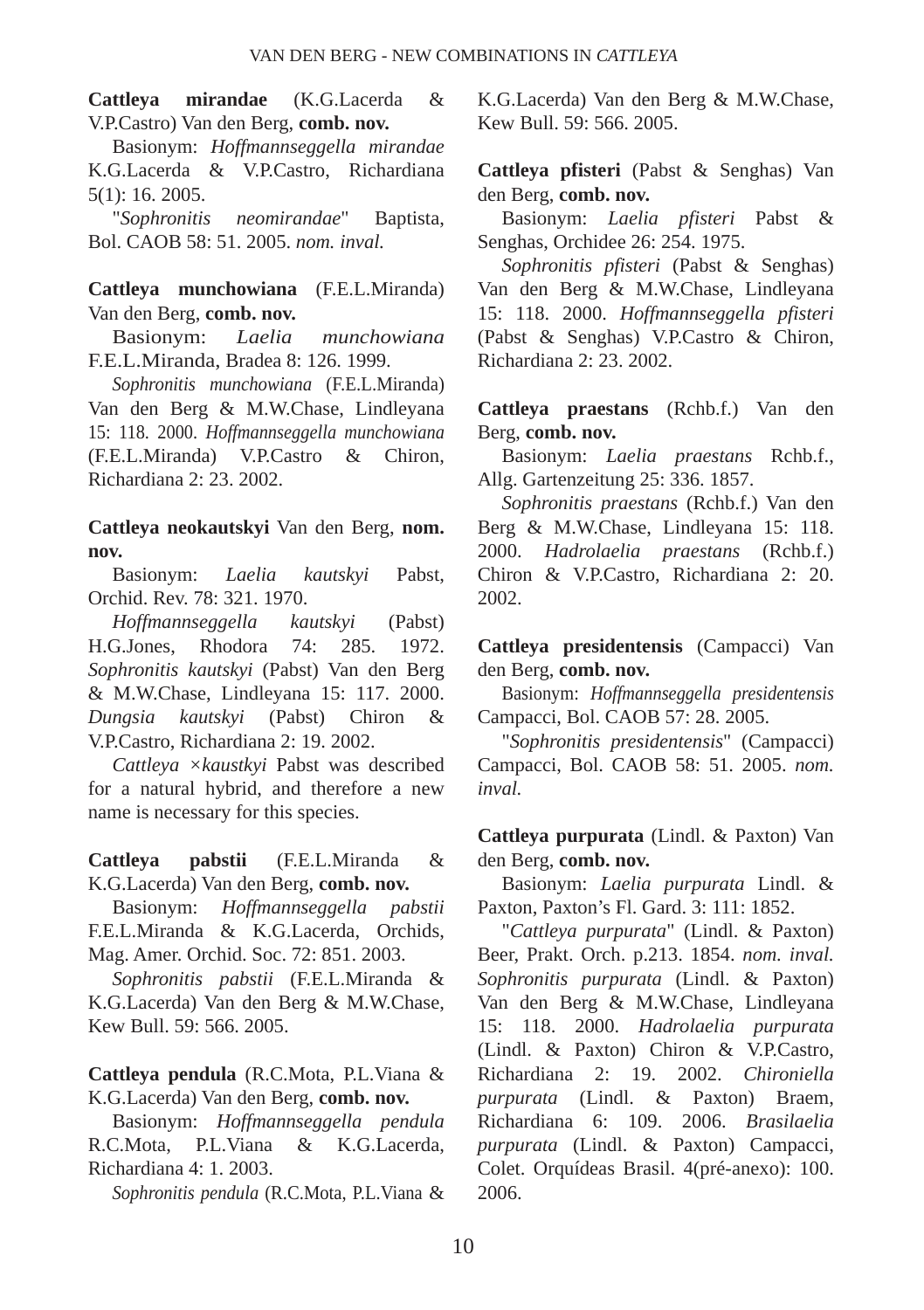The new combination in *Cattleya* for this species was listed in the International Plant Name Index (IPNI) as proposed by Beer (1854) but it is invalid for the reasons explained in the comments under *C. cernua*. Beer's combination was used by Chadwick & Chadwick (2006), but because they did not include the original basionym in their listing, it could not also constitute a valid publication of this combination.

**Cattleya pygmaea** (Pabst) Van den Berg, **comb. nov.**

Basionym: *Sophronitis coccinea* subsp. *pygmaea* Pabst, Bradea 2(12): 70. 1976.

*Sophronitis pygmaea* (Pabst) Withner, Cattleyas & Relatives 3: 77. 1993. *Hadrolaelia pygmaea* (Pabst) Chiron & V.P.Castro, Richardiana 2: 21. 2002.

**Cattleya reginae** (Pabst) Van den Berg, **comb. nov.**

Basionym: *Laelia reginae* Pabst, Bradea 2: 24. 1975.

*Sophronitis reginae* (Pabst) Van den Berg & M.W.Chase, Lindleyana 15: 118. 2000. *Hoffmannseggella reginae* (Pabst) V.P.Castro & Chiron, Richardiana 2: 23. 2002.

**Cattleya rupestris** (Lindl.) Van den Berg, **comb. nov.**

Basionym: *Laelia rupestris* Lindl., Bot. Reg. 28: sub. t. 62. 1842.

*Sophronitis mirandae* Van den Berg & M.W.Chase, Lindleyana 15: 118. 2000. ("*mirandai*"). *Hoffmannseggella rupestris* (Lindl.) V.P.Castro & Chiron, Richardiana 2: 23. 2002.

**Cattleya sanguiloba** (Withner) Van den Berg, **comb. nov.**

Basionym: *Laelia sanguiloba* Withner, Cattleyas and Relatives 2: 122. 1990.

*Sophronitis sanguiloba* (Withner) Van den Berg & M.W.Chase, Lindleyana 15: 118. 2000. *Hoffmannseggella sanguiloba* (Withner) V.P.Castro & Chiron, Richardiana 2: 23. 2002.

**Cattleya sincorana** (Schltr.) Van den Berg, comb. nov.

Basionym: *Laelia sincorana* Schltr., Orchis 11: 72. 1917.

*Sophronitis sincorana* (Schltr.) Van den Berg & M.W.Chase, Lindleyana 15: 118. 2000. *Hadrolaelia sincorana* (Schltr.) Chiron & V.P.Castro, Richardiana 2: 20. 2002.

**Cattleya tereticaulis** (Hoehne) Van den Berg, **comb. nov.**

Basionym: *Laelia tereticaulis* Hoehne, Arch. Bot. São Paulo, n.s., 2: 163. 1952. ("*teretecaulis*").

*Hoffmannseggella tereticaulis* (Hoehne) H.G.Jones, Florida Orchidist 17: 156. 1974. *Sophronitis tereticaulis* (Hoehne) Van den Berg & M.W.Chase, Lindleyana 15: 118. 2000.

**Cattleya verboonenii** (F.E.L.Miranda) Van den Berg, **comb. nov.**

Basionym: *Laelia verboonenii* F.E.L.Miranda, Bradea 6: 157. 1993.

*Sophronitis verboonenii* (F.E.L.Miranda) Van den Berg & M.W.Chase, Lindleyana 15: 118. 2000. *Hoffmannseggella verboonenii* (F.E.L.Miranda) V.P.Castro & Chiron, Richardiana 2: 23. 2002.

**Cattleya virens** (Lindl.) Van den Berg, **comb. nov.**

Basionym: *Laelia virens* Lindl., Edward´s Bot. Reg. 30: misc. 1. 1844.

*Sophronitis virens* (Lindl.) Van den Berg & M.W.Chase, Lindleyana 15: 118. 2000. *Hadrolaelia virens* (Lindl.) Chiron & V.P.Castro, Richardiana 2: 17. 2002. *Chironiella virens* (Lindl.) Braem, Richardiana 6: 110. 2006. *Brasilaelia virens* (Lindl.) Campacci, Colet. Orquídeas Brasil. 4(pré-anexo): 100. 2006.